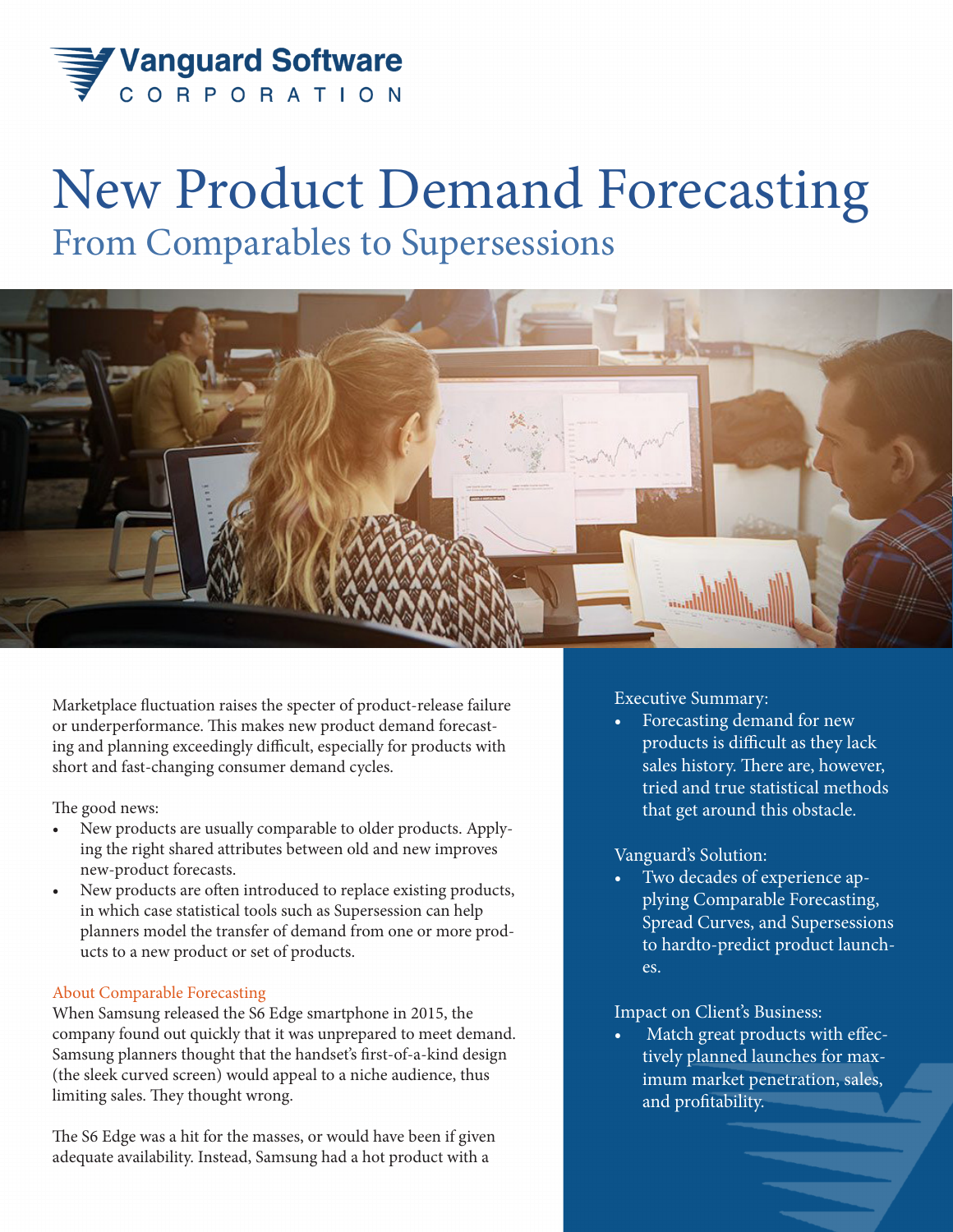skimpy logistical roll-out. Supply was overrun by unanticipated demand. This led to production shortages, shipment problems, lost sales, and probably lost market share.

Conversely, Samsung had at the same time overestimated demand for its regular S6 handset, a cheaper and supposedly more mass-appeal model. The unit was overstocked, which led to an ill-timed surplus of unsold handsets. Competitors, such as Apple and a host of lower-cost producers in China and India, were ready and pounced with their own competitive releases.

Samsung's S6 product releases became a textbook example of the difficult but critically important role of new product forecasting. The stakes are especially high in technology, consumer electronics, and fashion, where new products abound, and where sales can spike and fizzle in short demand cycles, sometimes just months or weeks long. This makes product forecasting, launch timing, and capacity planning exceptionally difficult. It raises the importance of dynamic and agile supply chain planning.

Across industries, some 80% of new products fail. Not surprisingly, one of the biggest contributors to this failure rate is unnecessarily inaccurate forecasting. While no system or organization gets forecasts 100% right, the best get them consistently less wrong if you are forecasting to a single number.

New products are inherently difficult to forecast because they have:

- No direct historical data to extrapolate
- Diverse or sometimes unknown buyer sets
- Harder-to-predict adoption rates and lifecycle spans

### The Promising and the Proven

In the consumer arena, many supply chain leaders use real-time, or near-real-time, historical data as a demand sensing tool, synthesizing the latest sales and other data to gauge true demand. Vanguard's forecasting and planning platform factors multiple point-of-sale data streams to improve consumer goods forecasts. Other, non-historical data streams used in demand sensing include weather, economic indicators, and social media. You can use this outside data for additional regression analyses to better sense true demand, such as which new smart phone consumers want. In Samsung's case, better stock-out or social data may have helped.

Rather than jump into promising innovations in demand sensing, following are some market-proven fundamentals in the realm of historical, time-series forecasting:

- Comparable Forecasting
- Spread Curves
- **Supersessions**

## About Comparable Forecasting

The problem with trying to forecast demand and adoption rates for new products is that there is no history to work with, at least no direct history. However, there may be similar products with comparable attributes and sufficient historical data to serve as a proxy.

Comparable Forecasting applies the patterns and parameters of similar previous products to the forecasting of new



1255 Crescent Green Cary, NC 27518 vanguardsw.com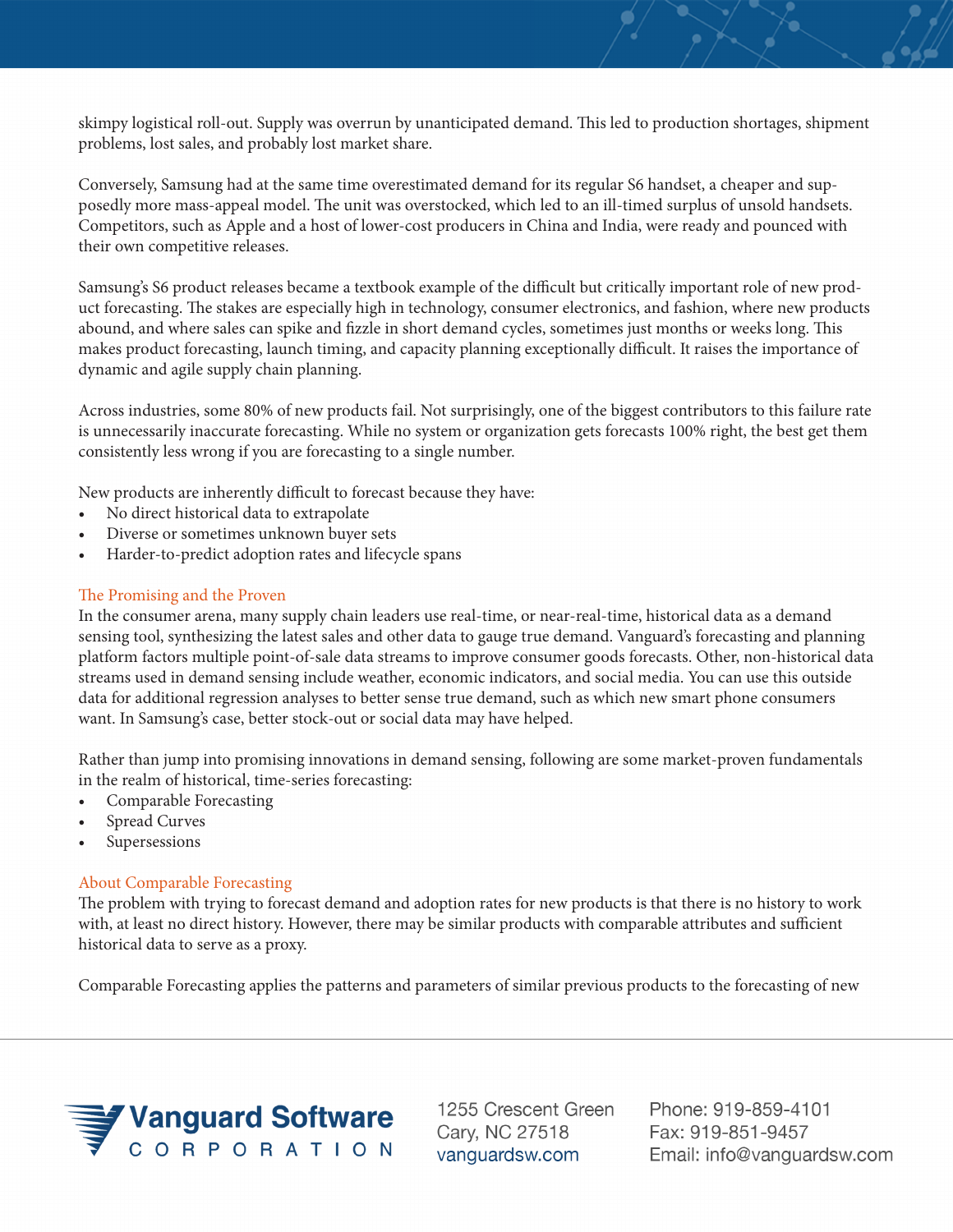products. You can use it for both initial and later-stage adoption rates. It works best if your new product or service is substantially similar to an established, or previously launched item, or better yet, a set of items. With the right technology platform, you can select comparable past products by virtually any attribute, such as:

- Product code
- Product family
- Region
- **Seasonality**
- Adoption profile
- Life cycle span
- A combination of attributes

Some organizations can aggregate entire series of similar previous products with which to model forthcoming launches. Vanguard clients have seen first-hand the improvement that aggregated data sets can contribute to Comparable Forecasting. Independent research bears this out.

A recent study led by researchers from Northwestern and Penn State universities found that Dell's comparable product data, when properly assembled, could raise forecast accuracy on new products by as much as 9%. That's huge, especially given that new products account for more than a quarter of sales (on average) for retailers and consumer product makers. The potential returns are also huge: reduced inventory, stock-outs, and emergency shipments, plus higher sales and customer satisfaction.

In Dell's case, researchers found that by clustering previous products with similar product life cycle (PLC) curves, they could model each new product according to the PLC cluster it most resembled. This improved new product forecast accuracy, as each cluster encompassed an aggregated series of product histories (a lot of data). They combined this with additional information for each new product, such as launch timing, sunset plans, and more to finetune individual demand forecasts.

Comparable Forecasting is one of several methods for new product forecasting. It's most effective when combined with other statistical techniques. Vanguard Predictive Planning integrates multiple techniques in addition to Comparable Forecasting to maximize forecast accuracy including:

- Spread Curves for new product adoption
- Supersession for cannibalization effects

Prior to choosing the right mix of forecasting tools, it's important to first conduct a review of the product portfolio, past, present, and future. Look for lessons in the sales data. Identify the products, product sets, and seasonal or geographic releases that are analogous to imminent or future new products.

Also, review the forecasting and planning process. It should combine at least some level of statistical modeling and simulation, workforce collaboration, and automation. Either way, it may be worth looking into a best-of-breed solution that combines all three in a single, cloud platform. Let's look at Spread Curves and Supersession.

## About Spread Curves

In Vanguard Predictive Planning, a user with domain expertise can select the likely demand factors that will affect



1255 Crescent Green Cary, NC 27518 vanguardsw.com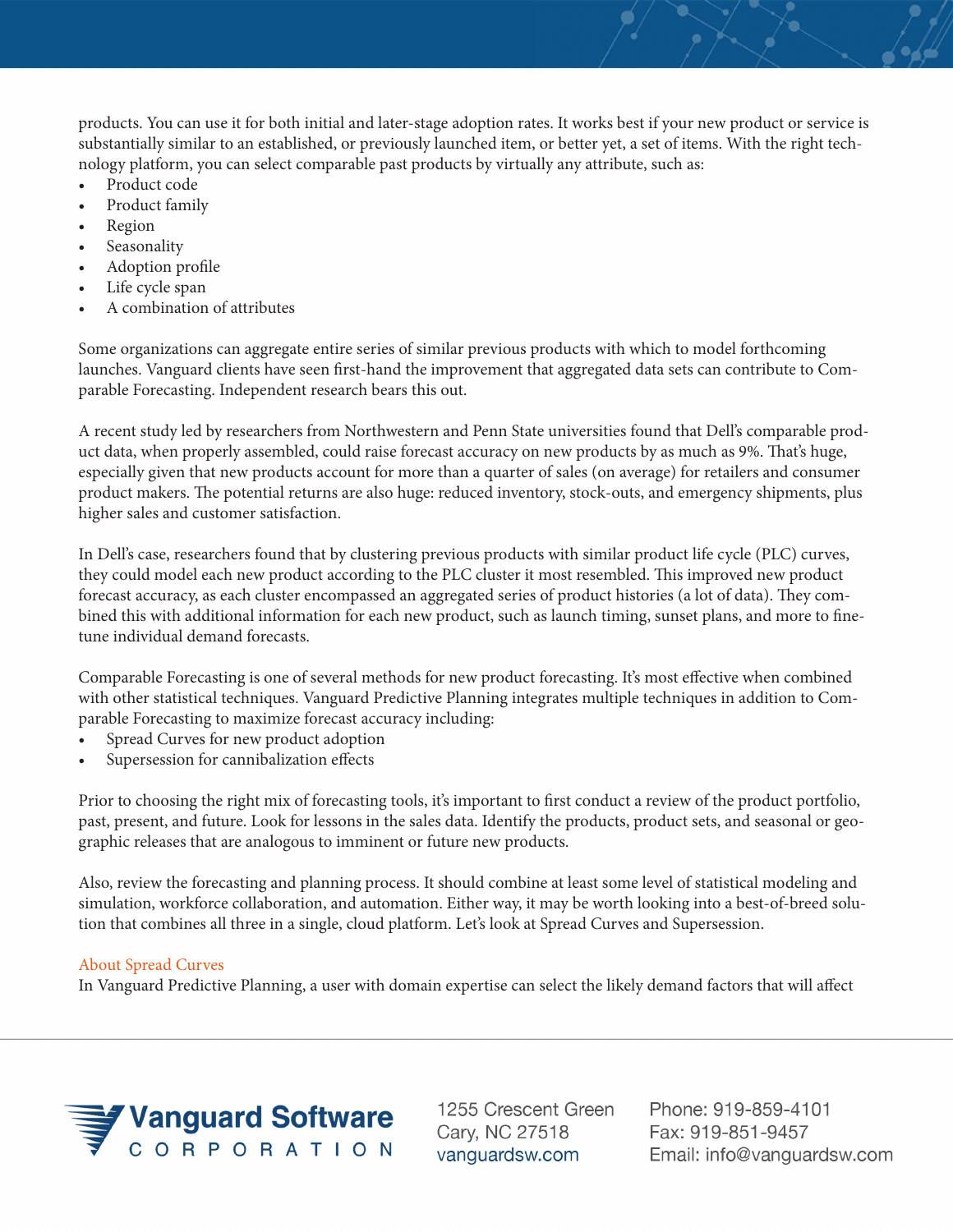the adoption of a new product and apply them to the forecast. These effects can include seasonality, decay, launch time, life cycle, region, and more. Typically, Vanguard works with clients' domain experts to discover, test, and isolate the effects of these key demand factors.

#### About Supersession

When Apple executed a staggered release of two new handsets in 2017, the company was surprised to see that the first release (iPhone 8) had unexpectedly weak sales. It was launched in the fall, several weeks before the then highly anticipated iPhone X.

Initial iPhone 8 sales were weak. In some markets, they paled in comparision to those of the iPhone 7 (during that phone's comparable launch period a year earlier). The unexpected weakness caused uncertainty for Apple and its investors, and once again brought into focus the difficult but critically important role of new product forecasting.

A Supersession is an adjustment tool for a Time Series forecast that models the transfer of demand from one or more products to a new product or set of products. Supersession factors in the cannibalization effects of the new product introductions (NPIs), such as on existing products, or in cases where there is a staggered release of two or more products (iPhone 8 and iPhone X).

Using the iPhone example:

- Did marketplace anticipation of the iPhone X cannibalize iPhone 8 sales?
- Were potential iPhone 8 buyers holding out for the iPhone X?
- Did Apple overstock the iPhone 8, or was adoption just latent, not doomed?
- Did Apple have sufficient iPhone X production and inventory in place to meet demand?
- How did both products' adoption cycles shake out?
- How would they go on to cannibalize share from iPhone 7?

These questions illustrate the difficult challenges of NPIs and of product transition planning. Following are the advanced statistical techniques for managing around these challenges, and the ability of advanced analytic software to automate the forecast process and improve accuracy.

Supersession is useful in modeling:

- Product transitions: One product replaces another product.
- Phase-outs: One product slowly phases out and is no longer sold.
- Cannibalization: A new product competes with an existing product and cannibalizes some of the existing product's demand.

Supersession is extremely useful for consumer technology products because they are frequently updated with newer, faster, sleeker versions. Supersession is also useful for certain seasonal products that have multiple iterations. Supersession is another way to use the demand history of old or base products to forecast a new product. Using smartphones as an example, following are four types of Supersession:

- 
- One to one: You are phasing out handsets with headphone jacks and transitioning to Bluetooth audio transfer.
- One to many: You are phasing out red handsets and transitioning to black and stainless steel handsets.
- Many to one: You are phasing out red and black handsets and transitioning to stainless steel.



1255 Crescent Green Cary, NC 27518 vanguardsw.com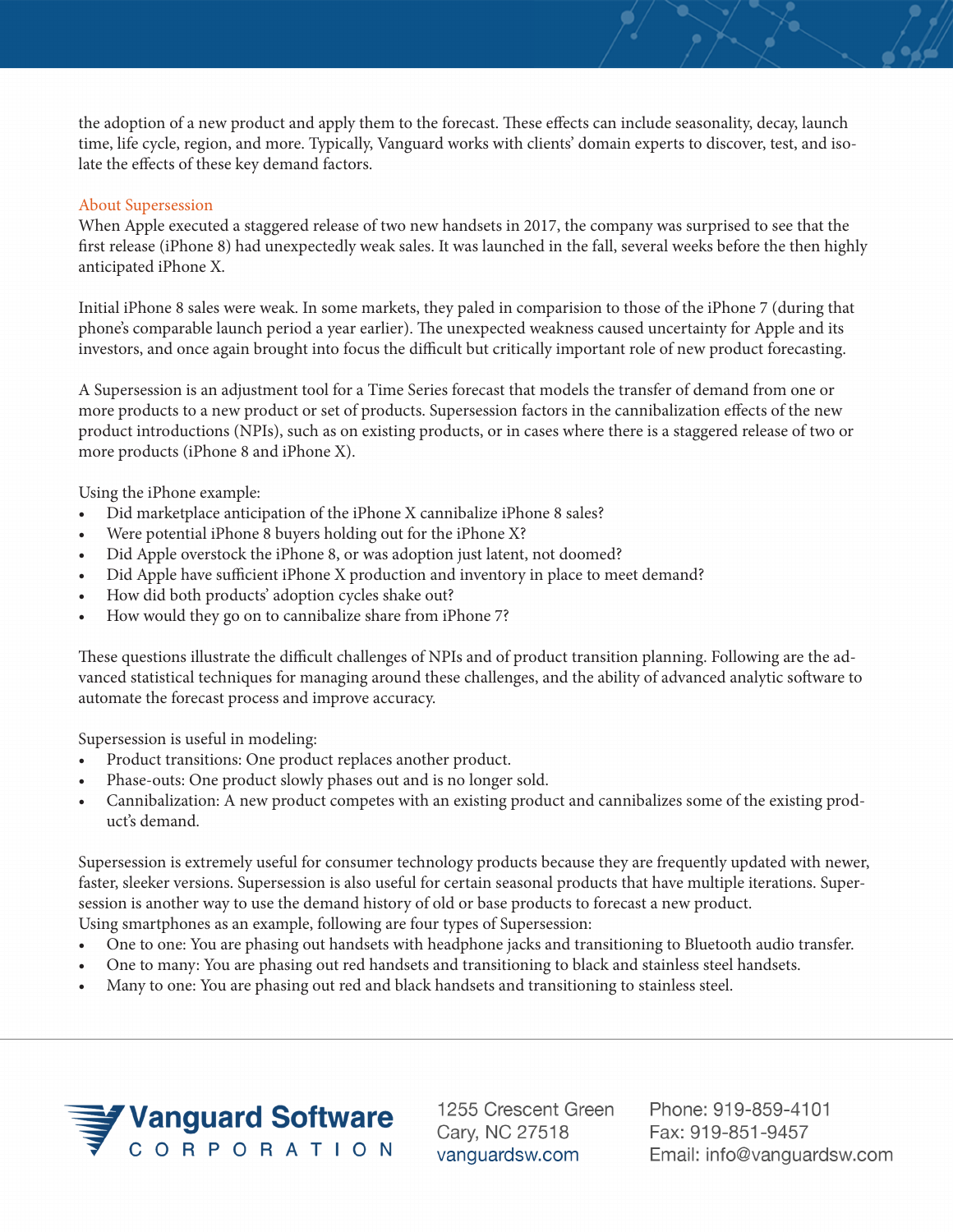• Many to many: You are phasing out red and black handsets and transitioning to blue and gold.



#### Note that as demand for the base product diminishes:

Demand for the replacement or competitor product rises



## Supersession with forecast automation

With automated forecasting and planning software, the Supersession feature automatically maps old-item sales data to new items. This lets organizations easily model and map the gradual (or swift) replacement of existing or base products with new products. This is key to product demand planning, transition planning and strategy, and NPI execution.

There are two major ways to model a Supersession, depending on the circumstances:

- Use the historical sales data of base products to forecast new products, and the transfer of demand (or sales) from old to new. This is done when the new product has little or no history to factor into the forecast, at least not until it matures sufficiently.
- Combine the sales histories of base products with sales data from the new (or newer) products being forecast, as that new product data streams in.



1255 Crescent Green Cary, NC 27518 vanguardsw.com